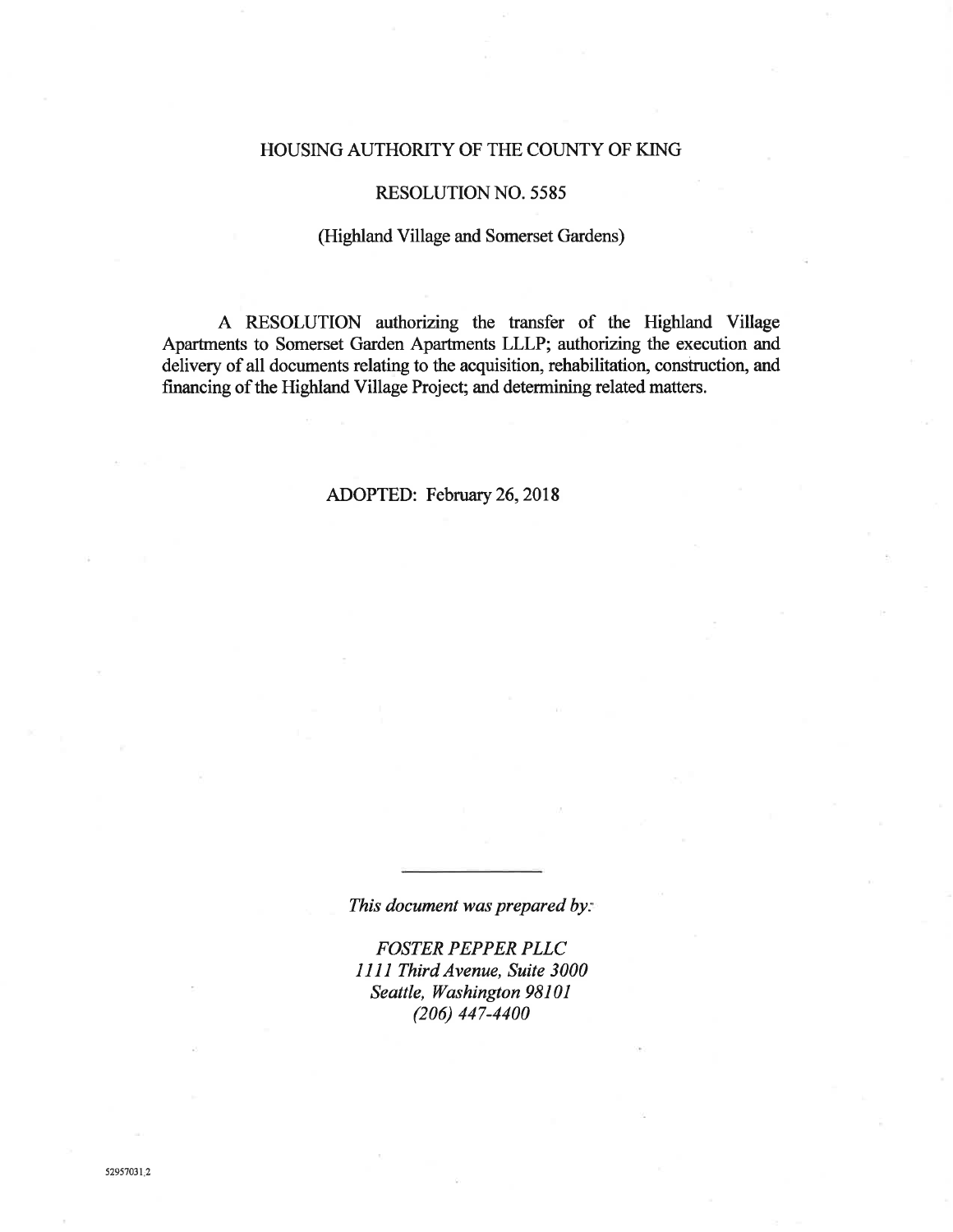### HOUSING AUTHORITY OF THE COUNTY OF KING

### **RESOLUTION NO. 5585**

#### (Highland Village and Somerset Gardens)

A RESOLUTION authorizing the transfer of the Highland Village Apartments to Somerset Garden Apartments LLLP; authorizing the execution and delivery of all documents relating to the acquisition, rehabilitation, construction, and financing of the Highland Village Project; and determining related matters.

WHEREAS, pursuant to Resolution No. 5577 of the Authority adopted December 7, 2017, the Housing Authority of the County of King (the "Authority") formed Highland Village Apartments LLLP, a Washington limited liability limited partnership of which the Authority is the sole general partner, and authorized the Authority to seek and select a tax credit investor to serve as limited partner of Highland Village Apartments LLLP; to lease the real property and improvements located at 600 146<sup>th</sup> Avenue NE, Bellevue, Washington, known as the Highland Village Apartments (the "Highland Village Project", which currently contain 76 units of low income housing, and which after rehabilitation and construction is expected to include an additional 24 additional units of low income housing), to Highland Village Apartments LLLP; to obtain construction, permanent, subordinate and seller financing to finance the acquisition, rehabilitation and construction of the Highland Village Project; and to take such other actions necessary or desirable in connection with the transactions described in Resolution No. 5577 of the Authority; and

WHEREAS, pursuant to Resolution No. 5578 of the Authority adopted December 7, 2017, the Authority authorized the issuance of its Revenue Note, 2017 (Highland Village Project), in a principal amount not to exceed \$25,000,000 (the "Highland Village Note") the proceeds of which were authorized to be used to make a loan to Highland Village Apartments LLLP, to pay the costs of acquiring, constructing and rehabilitating the Highland Village Project; and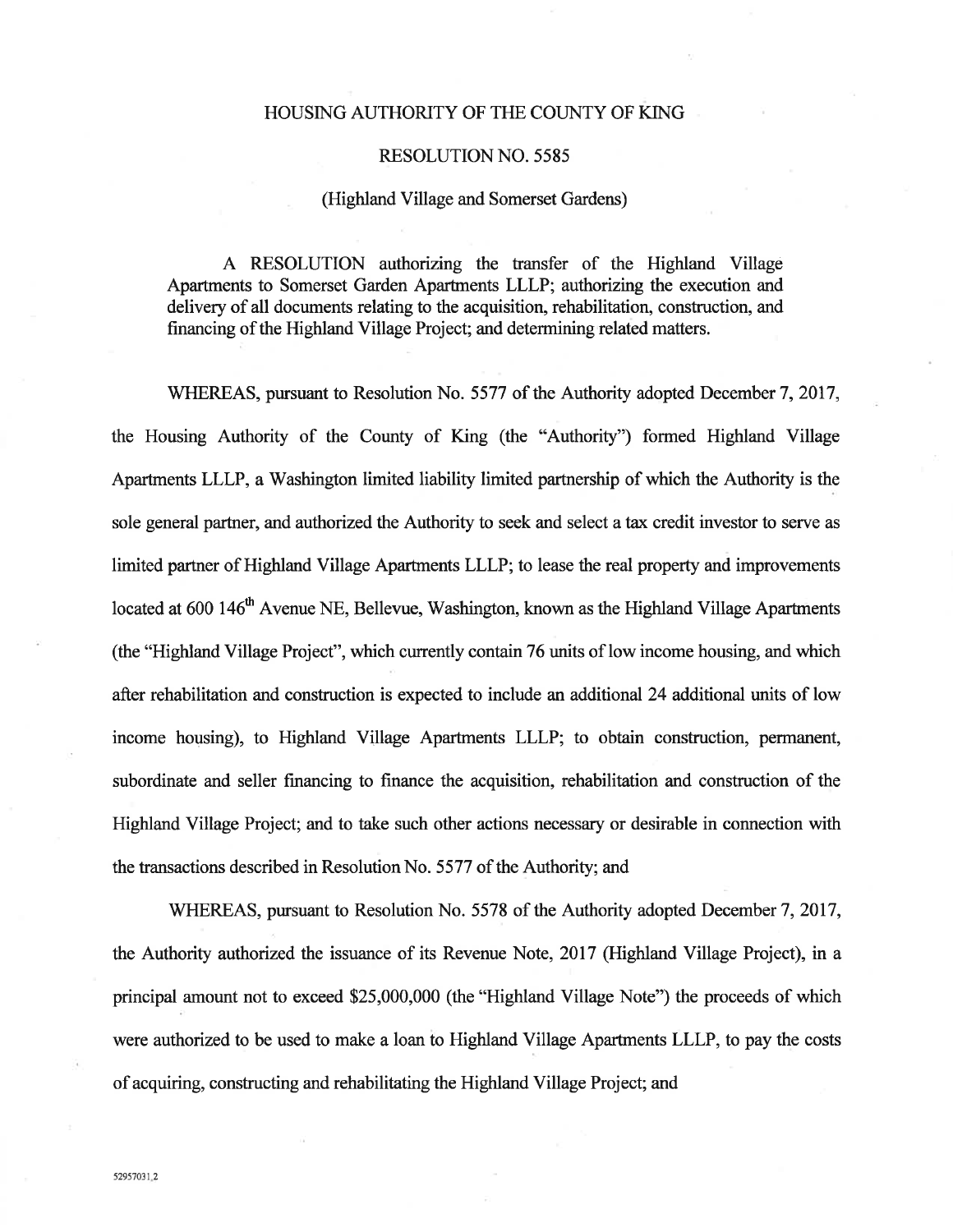# Resolution No. 5585 LIHTC Partnership for Somerset/Highland Village February 26, 2018 KCHA Special Board Meeting Page  $2$  of  $10$

WHEREAS, the Highland Village Note was issued on December 15, 2017, and sold to Bank of America, N.A., with certain additional terms provided in a Term Loan Agreement (Highland Village) dated December 15, 2018 (the "Highland Village Term Loan Agreement"), between the Authority and Bank of America, N.A.; and

WHEREAS, pursuant to Resolution No. 5579 of the Authority adopted December 7, 2017, the Authority formed Somerset Gardens Apartments LLLP, a Washington limited liability limited partnership of which the Authority is the sole general partner, and authorized the Authority to seek and select a tax credit investor to serve as limited partner of Somerset Gardens Apartments LLLP; to lease the real property and improvements located at 14700 NE 29<sup>th</sup> Place, Bellevue, Washington (the "Somerset Gardens Project," which includes 198 units of low income housing), known as the Somerset Garden Apartments, to Somerset Gardens Apartments LLLP; to obtain construction, permanent, subordinate and seller financing to finance the acquisition and rehabilitation of the Somerset Gardens Project; and to take such other actions necessary or desirable in connection with the transactions described in Resolution No. 5579 of the Authority; and

WHEREAS, pursuant to Resolution No. 5580 of the Authority adopted December 7, 2017, the Authority authorized the issuance of its Revenue Note, 2017 (Somerset Gardens Project), in a principal amount not to exceed \$20,000,000 (the "Somerset Gardens Note") the proceeds of which were authorized to be used to make a loan to Somerset Gardens Apartments LLLP, to pay the costs of acquiring and rehabilitating the Somerset Gardens Project; and

WHEREAS, the Somerset Gardens Note was issued on December 15, 2017, and sold to Bank of America, N.A., with certain additional terms provided in a Term Loan Agreement (Somerset Gardens) dated December 15, 2018 (the "Somerset Gardens Term Loan Agreement"), between the Authority and Bank of America, N.A.; and

 $-2-$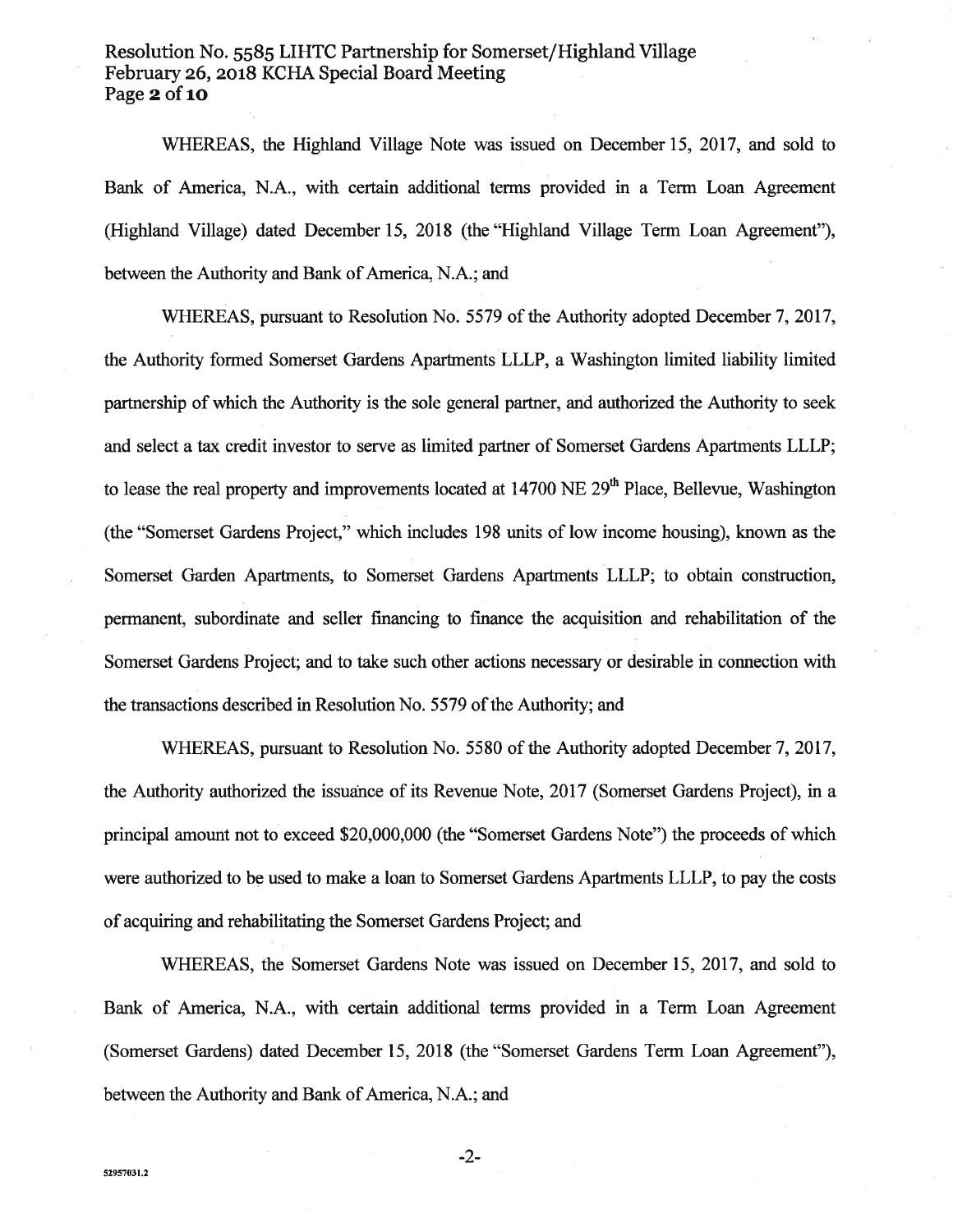# Resolution No. 5585 LIHTC Partnership for Somerset/Highland Village February 26, 2018 KCHA Special Board Meeting Page 3 of 10

WHEREAS, in the process of seeking tax credit investor limited partners for each of Highland Village Apartments LLLP and Somerset Gardens Apartments LLLP, the Authority has concluded that more favorable terms are available if the Highland Village Project and Somerset Gardens Project are owned by a single partnership; and

WHEREAS, the Board of Commissioners of the Authority wishes to authorize the lease of the Highland Village Project to Somerset Gardens Apartments LLLP, to authorize Somerset Gardens Apartments LLLP to obtain construction, permanent, subordinate and seller financing to finance the acquisition, rehabilitation and construction of the Highland Village Project, to authorize the proceeds the Highland Village Note to be used to make a loan to Somerset Gardens Apartments LLLP to pay the costs of acquiring, constructing and rehabilitating the Highland Village Project, and to authorize such other actions necessary or desirable in connection with the transactions described in Resolution No. 5577 and Resolution No. 5578 of the Authority and herein; and

WHEREAS, the Board of Commissioners of the Authority wishes to authorize the assignment by Highland Village Apartments LLLP to Somerset Gardens Apartments LLLP of all contracts entered into and all work product undertaken by or on behalf of Highland Village Apartments LLLP with respect to the Highland Village Project; and

WHEREAS, the Board of Commissioners of the Authority wishes to authorize the assumption by Somerset Gardens Apartments LLLP from Highland Village Apartments LLLP of all contracts entered into and all work product undertaken by or on behalf of Highland Village Apartments LLLP with respect to the Highland Village Project; and

WHEREAS, the Board of Commissioners of the Authority has determined that it is in the best interest of the Authority to provide supplemental authority to permit the acquisition,

 $-3-$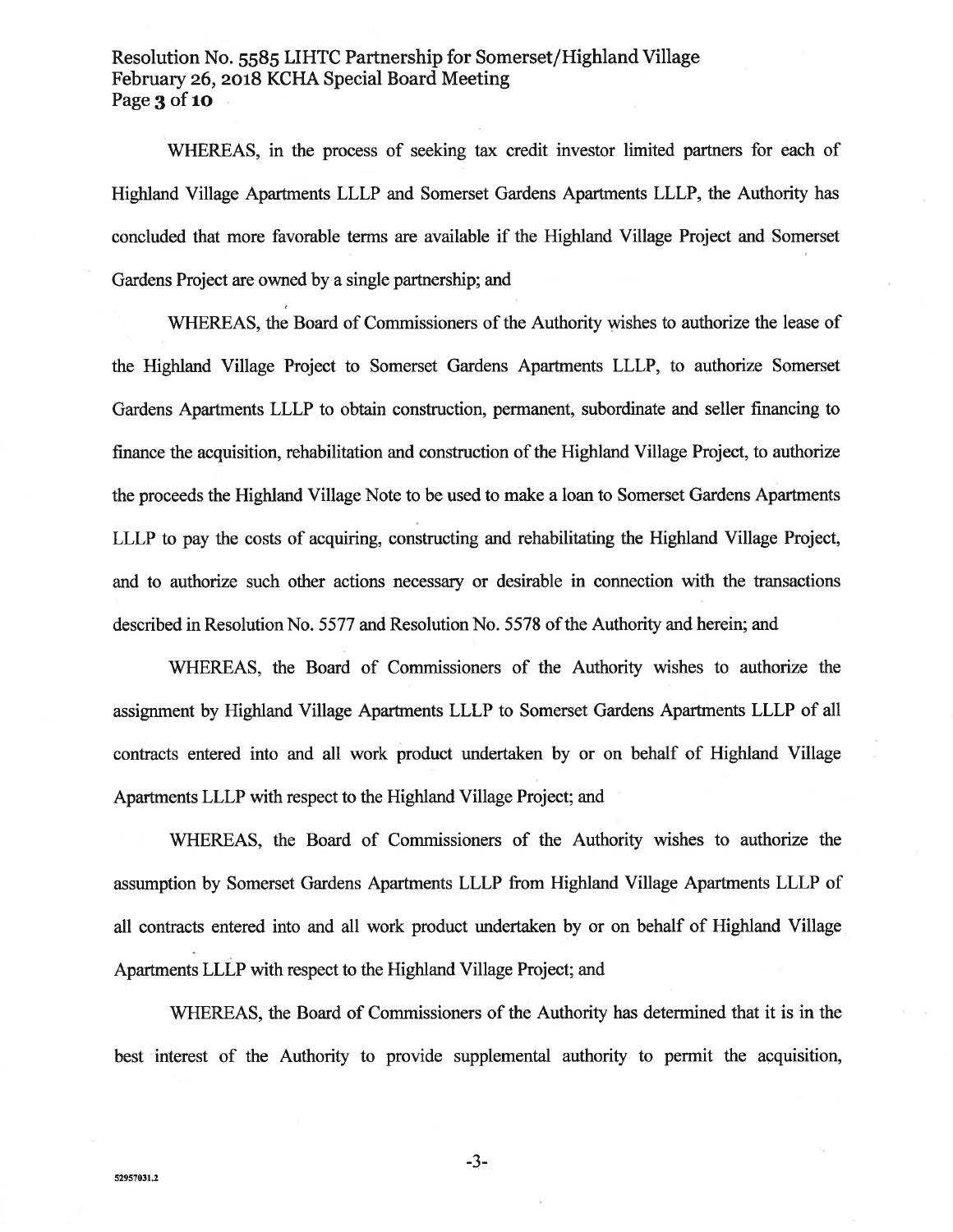# Resolution No. 5585 LIHTC Partnership for Somerset/Highland Village February 26, 2018 KCHA Special Board Meeting Page 4 of 10

construction, rehabilitation and financing of both the Highland Village Project and Somerset Gardens Project by Somerset Gardens Apartments LLLP; NOW, THEREFORE,

BE IT RESOLVED BY THE BOARD OF COMMISSIONERS OF THE HOUSING AUTHORITY OF THE COUNTY OF KING as follows:

Section 1. Lease and Financing of Highland Village Apartments by Somerset Gardens Apartments LLLP. The Authority is authorized to enter into a long term lease of the Highland Village Project with Somerset Gardens Apartments LLLP for a term of up to 99 years, pursuant to which Somerset Gardens Apartments LLLP will acquire (for federal tax purposes) ownership of the Highland Village Project. Such lease may be combined with or in a separate instrument from the long term lease of the Somerset Gardens Project to Somerset Gardens Apartments LLLP authorized by Resolution No. 5579 of the Authority. The authorization and direction provided by Sections 2 through 10 (inclusive) of Resolution No. 5577 of the Authority including, without limitation, authorization with respect to the Tax Exempt Loan, the Permanent Financing, the Subordinate Loan, the Deferred Developer Fee and the Soft Loans (each as defined in Resolution No. 5577 of the Authority), shall be amended to change the definition of "Partnership" to refer to Somerset Gardens Apartments LLLP. Further, the authorizations included in Resolution No. 5577, Resolution No. 5578, Resolution No. 5579 and/or Resolution No. 5580 of the Authority shall each be expanded to permit any instrument authorized by any such resolution to be combined with an instrument authorized by another such resolution or this resolution, at the discretion of the Executive Director.

Loan of Proceeds of Highland Village Note to Somerset Gardens Section 2. Apartments LLLP; Amendments to Term Loan Agreements. In recognition that both the Somerset Gardens Project and Highland Village Project will be owned (for federal tax purposes)

-4-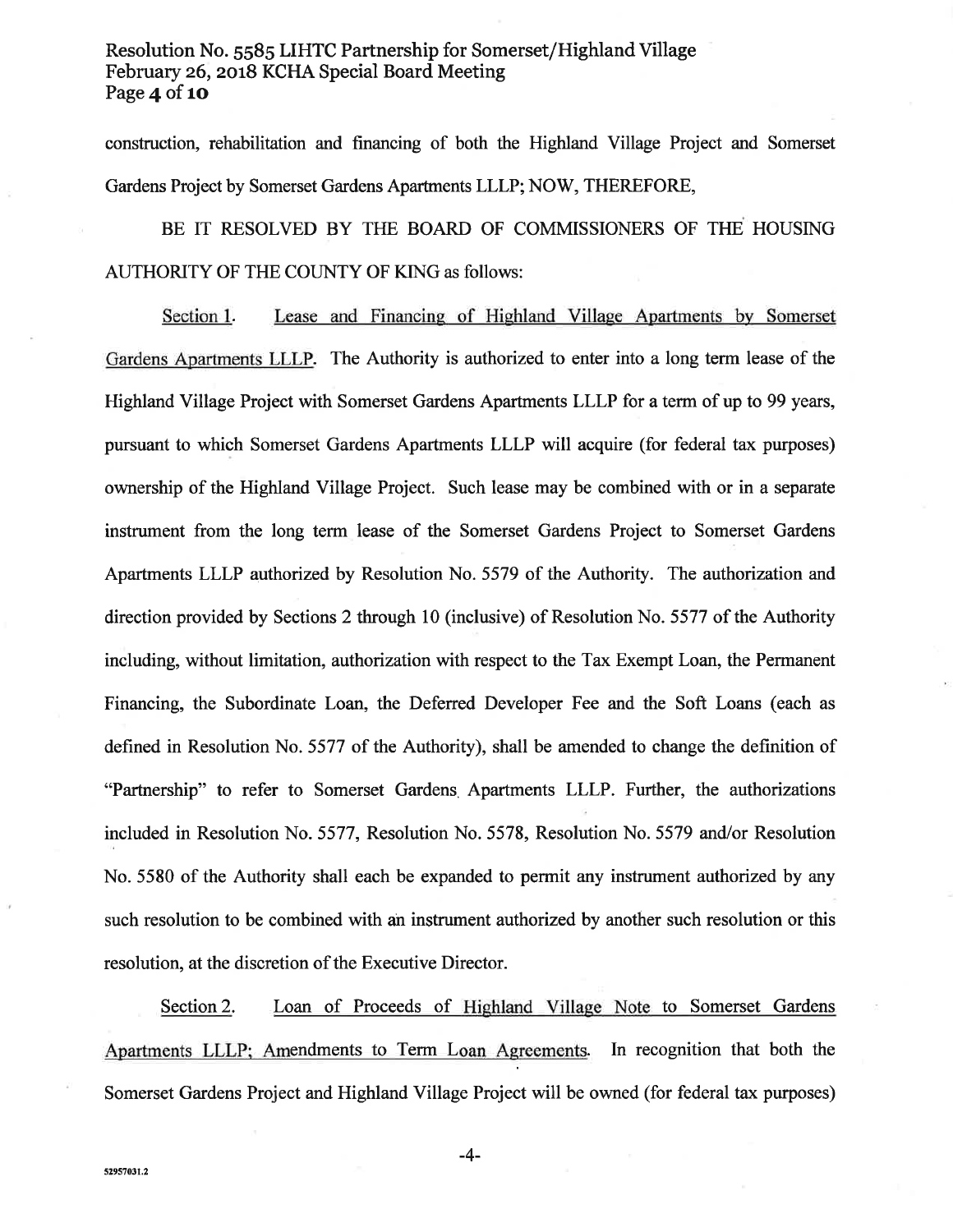### Resolution No. 5585 LIHTC Partnership for Somerset/Highland Village February 26, 2018 KCHA Special Board Meeting Page  $5$  of  $10$

by Somerset Gardens Apartments LLLP, all references in Resolution No. 5577 and Resolution No. 5578 of the Authority to "Highland Village Apartments LLLP" or the "Partnership" shall be amended to refer to "Somerset Gardens Apartments LLLP." In furtherance of, and not in limitation of the foregoing, all proceeds of the Highland Village Note will be lent to Somerset Gardens Apartments LLLP to pay costs of the acquisition, construction and rehabilitation of the Highland Village Project, Somerset Gardens Apartments LLLP will enter into a Regulatory Agreement with respect to the Highland Village Project, and the Loan Agreement (as defined in Resolution No. 5578 of the Authority) will be between the Authority and Somerset Gardens Apartments LLLP. The Authorized Officers (as defined in Resolution No. 5578), and each of them acting alone, are authorized to negotiate, execute and deliver one or more amendments to the Highland Village Term Loan Agreement, Somerset Gardens Term Loan Agreement, and other instruments pertaining to the Somerset Garden Note and Highland Village Note as may be necessary or desirable to give effect to this resolution.

Section 3. Assignment and Assumption. The Executive Director and any Deputy Executive Director of the Authority (collectively, the "Authorized Officers"), and each of them acting alone, are authorized on behalf of the Authority (acting on its own behalf or as general partner of Somerset Gardens Apartments LLLP or Highland Village Apartments LLLP) to negotiate, execute and deliver one or more amendments, assignments or assumptions as may be necessary for the assignment by Highland Village Apartments LLLP to and the assumption by Somerset Gardens Apartments LLLP of all contracts entered into and all work product undertaken by or on behalf of Highland Village Apartments LLLP with respect to the Highland Village Project.

 $-5-$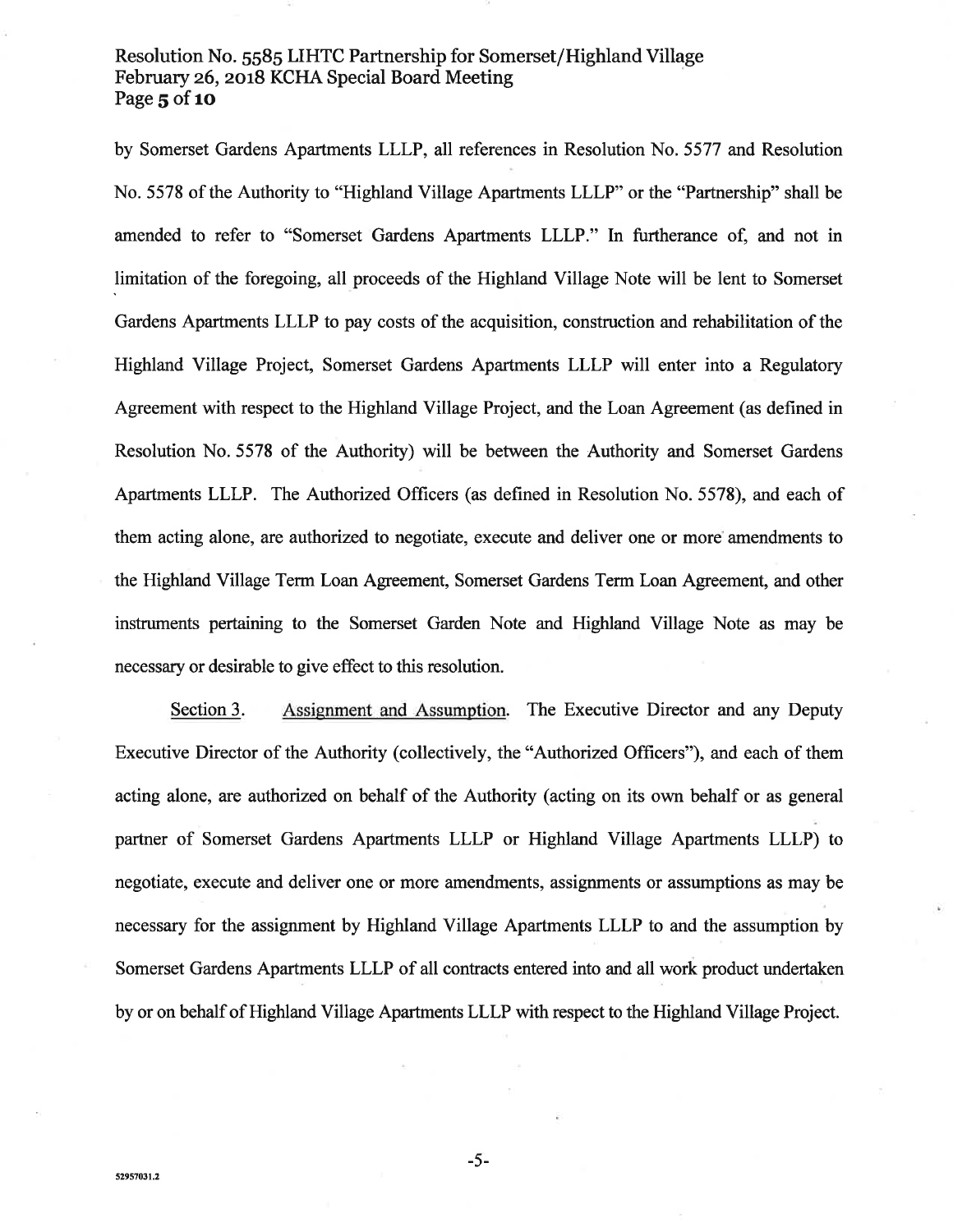## Resolution No. 5585 LIHTC Partnership for Somerset/Highland Village February 26, 2018 KCHA Special Board Meeting Page 6 of 10

Section 4. No Other Changes. Except as modified by this resolution, all other provisions of Resolution No. 5577, Resolution No. 5578, Resolution No. 5579, and Resolution No. 5580 of the Authority shall remain in full force and effect.

Supplemental Authorization. The Authorized Officers, and each of them Section 5. acting alone, are authorized on behalf of the Authority (acting on its own behalf or as general partner of Somerset Gardens Apartments LLLP or Highland Village Apartments LLLP) to execute and deliver and, if applicable, file (or cause to be delivered and/or filed) any government forms, affidavits, certificates, letters, documents, agreements and instruments that such officer determines to be necessary or advisable to give effect to this resolution and to consummate the transactions contemplated herein and/or further the acquisition, development, financing, construction, rehabilitation, and leasing of the Somerset Gardens Project and/or the Highland Village Project. The Board authorizes and directs the Authority's Executive Director to cause the Authority (whether acting on its own behalf or in its capacity as general partner Somerset Gardens Apartments LLLP, as applicable) to fulfill the Authority's duties and obligations, and cause Somerset Gardens Apartments LLLP to fulfill such partnership's duties and obligations under the various transaction documents.

Acting Officers Authorized. Any action authorized by this resolution to Section 6. be taken by the Executive Director of the Authority, may in his absence be taken by a duly authorized Deputy Executive Director of the Authority. Any action authorized by this resolution to be taken by a Deputy Executive Director of the Authority, may in his or her absence be taken by a duly authorized acting Deputy Executive Director of the Authority.

Ratification and Confirmation. Any actions of the Authority or its officers Section 7. prior to the date hereof and consistent with the terms of this resolution, including execution of

 $-6-$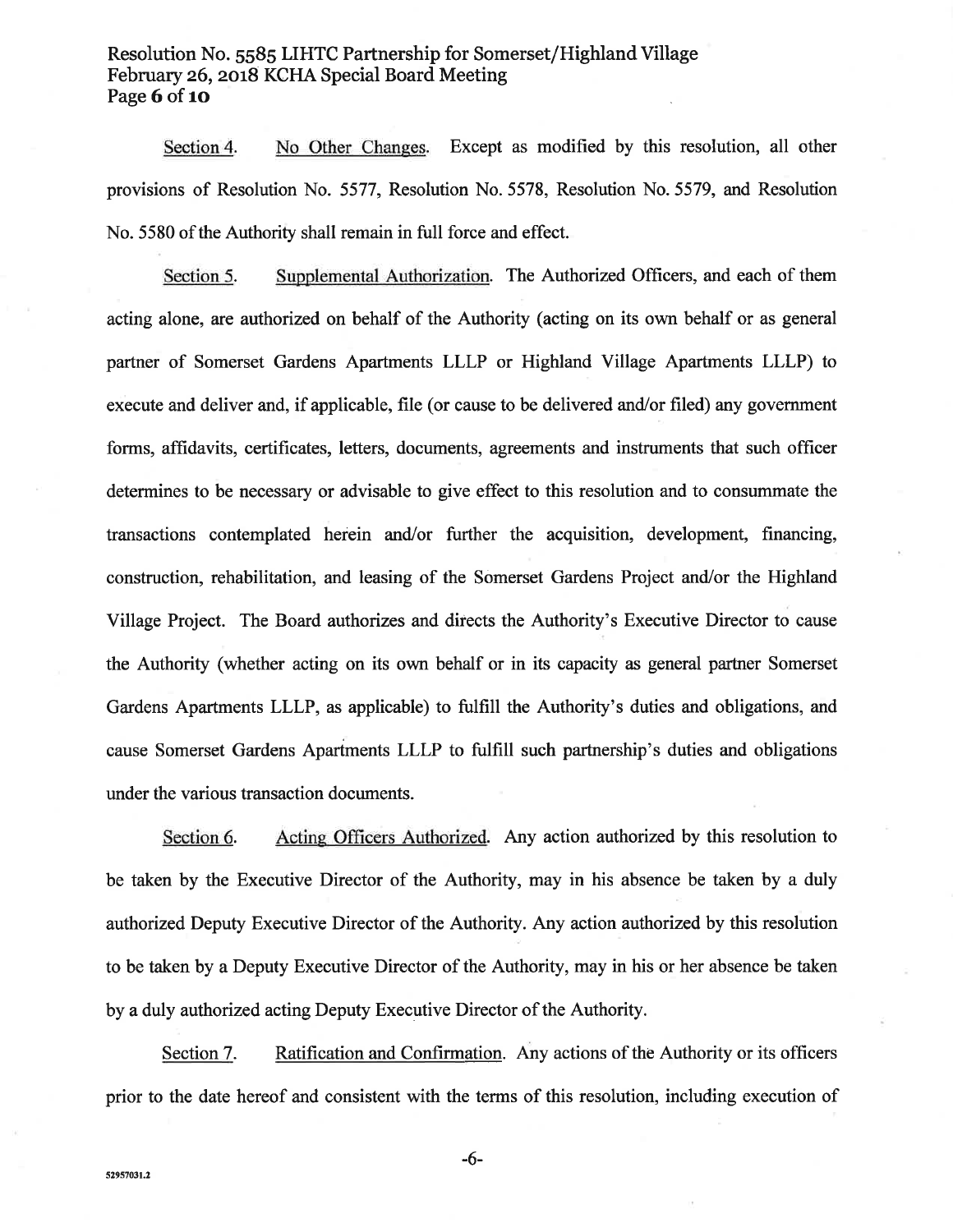Resolution No. 5585 LIHTC Partnership for Somerset/Highland Village February 26, 2018 KCHA Special Board Meeting Page  $7$  of  $10$ 

any agreements pertaining to the construction and/or rehabilitation of the Highland Village Project and/or Somerset Gardens Project, are ratified and confirmed.

Effective Date. This resolution shall be in full force and effect from and Section 8. after its adoption and approval.

ADOPTED by the Board of Commissioners of the Housing Authority of the County of King at an open public special meeting thereof, of which due notice was given as provided by law, this 26<sup>th</sup> day of February 2018.

### HOUSING AUTHORITY OF THE COUNTY OF **KING**

**By** 

Douglas J. Barnes. Chair

ATTEST: Stephen J/Norman, Secretary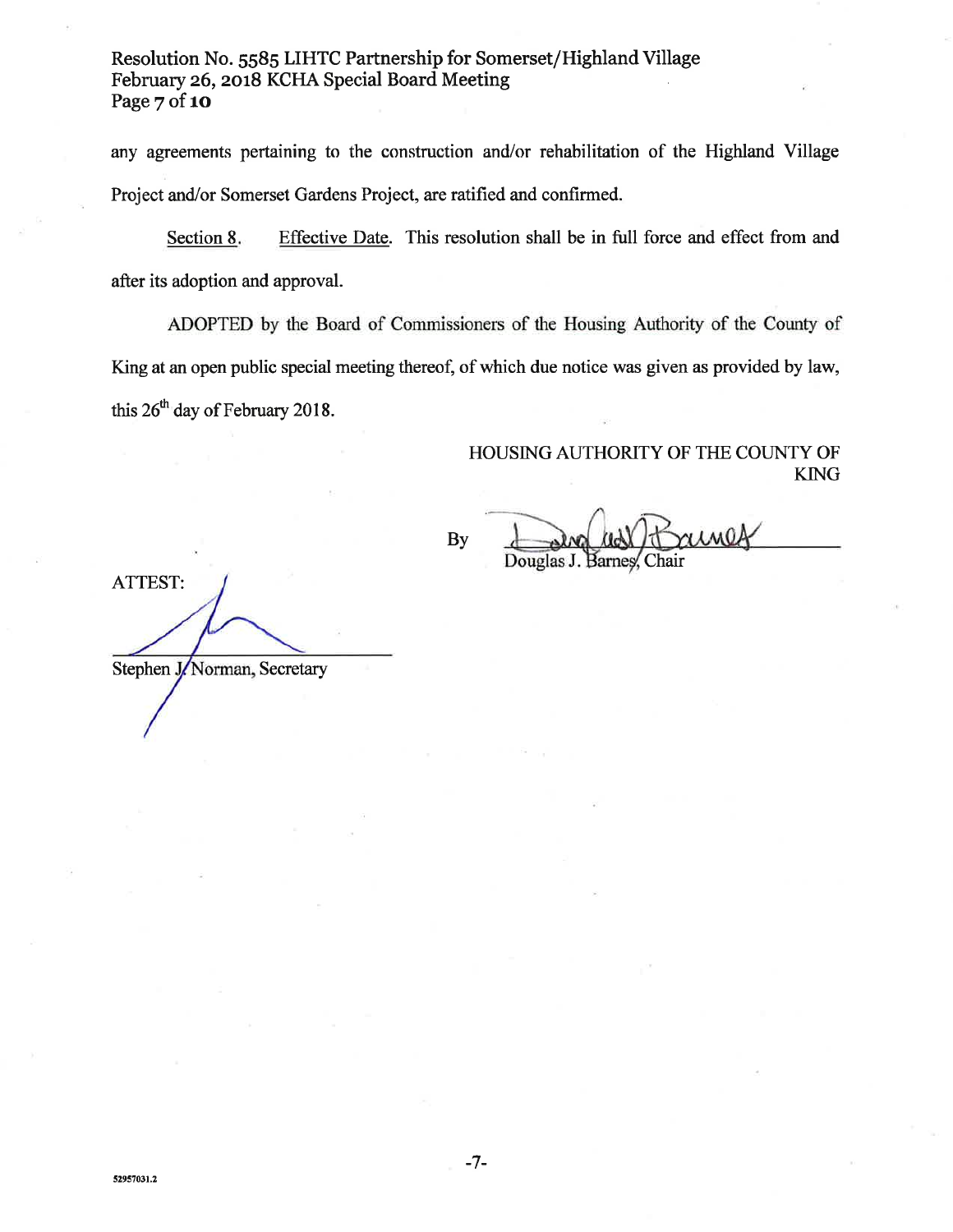### **CERTIFICATE**

I, the undersigned, the duly chosen, qualified and acting Secretary and Executive Director of the Housing Authority of the County of King (the "Authority") and keeper of the records of the Authority, CERTIFY:

That the attached copy of Resolution No. 5585 (the "Resolution") is a full, true and  $\mathbf{1}$ . correct copy of the resolution of the Board of Commissioners of the Authority, as adopted at a meeting of the Authority held on January 26, 2018, and duly recorded in the minute books of the Authority:

 $2.$ That written notice specifying the time and place of the special meeting and noting the business to be transacted was given to all members of the Board of Commissioners by mail, fax, electronic mail or personal delivery at least 24 hours prior to the special meeting, a true and complete copy of which notice is attached hereto as Appendix I;

That the written notice described above was also posted on the Authority's website  $3<sub>1</sub>$ and prominently displayed at the main entrance of the Authority's administrative office at 600 Andover Park W., Tukwila, Washington 98188 and at the meeting site, if different, at least 24 hours prior to the special meeting:

 $\overline{4}$ . That the written notice described above was given to each local radio or television station and to each newspaper of general circulation that has on file with the Authority a written request to be notified of special meetings and to any others to which such notices are customarily given by the Authority; and

That such meeting was duly convened and held in all respects in accordance with 5. law; that a quorum was present throughout the meeting and a majority of the members of the Board of Commissioners of the Authority present at the meeting voted in the proper manner for the adoption of the Resolution; that all other requirements and proceedings incident to the proper adoption of the Resolution have been duly fulfilled, carried out and otherwise observed, and that I am authorized to execute this Certificate.

IN WITNESS WHEREOF, I have hereunto set my hand this 26<sup>th</sup> day of January, 2018.

Stephen Norman, Secretary and Executive Director of the Authority

**CERTIFICATE**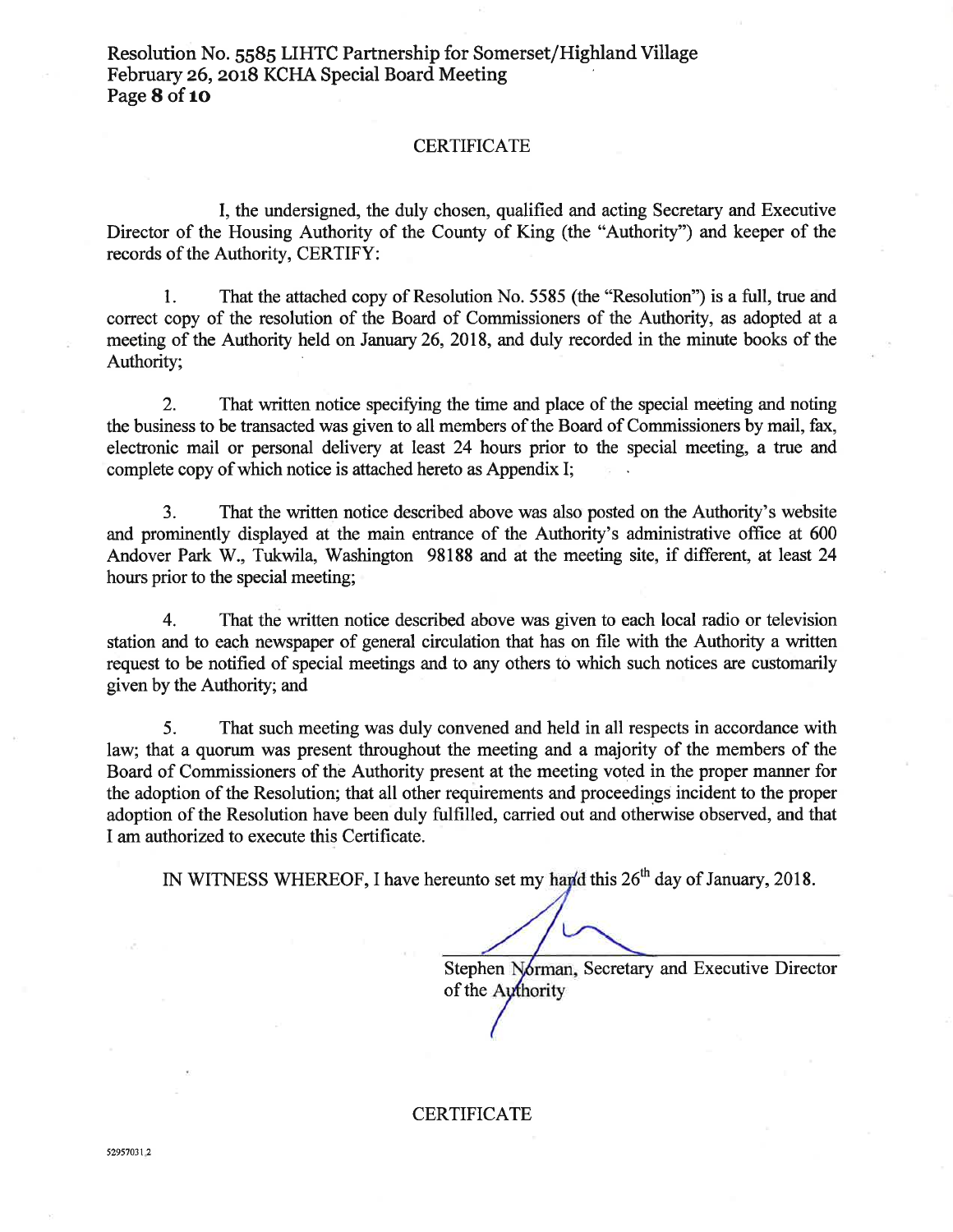APPENDIX I



# **SPECIAL MEETING OF THE BOARD OF COMMISSIONERS**

### **February 26, 2018 at 8:30 a.m.**

King County Housing Authority Snoqualmie Conference Room 700 Andover Park W Tukwila, WA 98188

# **A G E N D A**

**1**

| I. | <b>Call to Order</b> |
|----|----------------------|
|----|----------------------|

- **II. Roll Call**
- **III. Public Comment**

### **IV. Approval of Minutes**

- A. Board Meeting Minutes December 18, 2017
- B. Board Retreat Minutes January 26 & 27, 2018

# **V. Approval of Agenda**

### **VI. Consent Agenda**

|                                                                 | A. Voucher Certification Report for November 2017                         | $\mathbf{2}$ |
|-----------------------------------------------------------------|---------------------------------------------------------------------------|--------------|
|                                                                 | B. Voucher Certification Report December 2017                             | 3            |
| <b>Resolutions for Discussion &amp; Possible Action</b><br>VII. |                                                                           |              |
|                                                                 | A. Resolution No. 5584: Evidencing the intent to operate Friendly Village | 4            |
|                                                                 | Mobile Home Park as housing for persons 55 years of age or older under    |              |
|                                                                 | the terms of the Housing for Older Persons Act (HOPA)                     |              |
|                                                                 | B. Resolution No. 5585: Authorizing the transfer of the Highland Village  | 5            |
|                                                                 | Apartments to Somerset Garden Apartments LLLP; authorizing the            |              |
|                                                                 | execution and delivery of all documents relating to the acquisition,      |              |